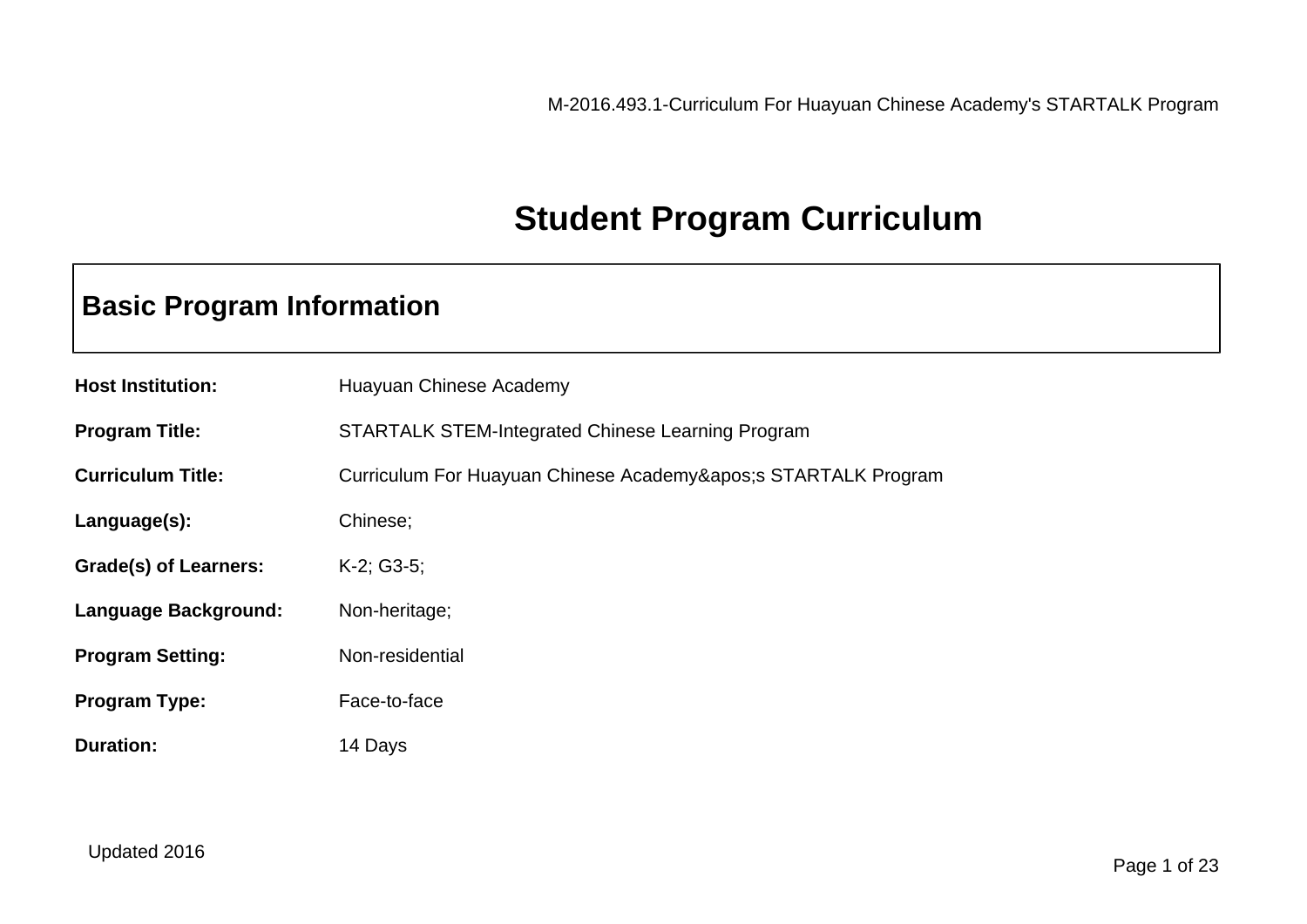**Contact Hours:** 91 Hours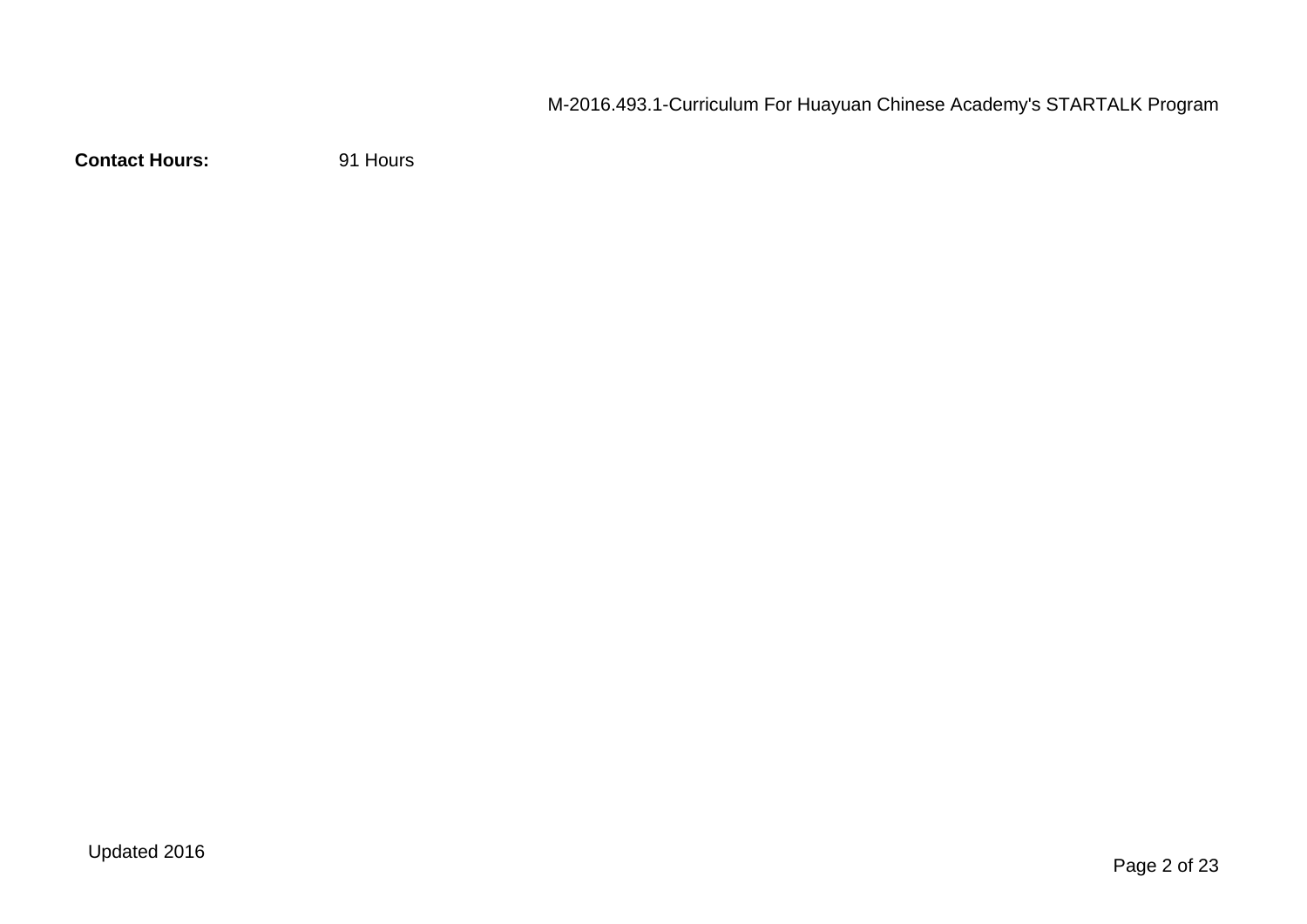## **STAGE 1: What will learners be able to do with what they know by the end of the program?**

#### **Target Proficiency/Target Performance**

#### **Target Proficiency Level (by end of program):**

Novice Range

#### **Target Performance Level(s) (during and by end of program):**

Novice Mid, Novice High

#### **Program Overview and Theme**

Huayuan Chinese Academy will hold the fourth iteration of its three-week "STARTALK STEM-Integrated Chinese Learning Program" at Rosemont Elementary School, MD in the summer of 2016. This program will engage 45 rising-grade 2-5 students in a Mandarin Chinese immersion experience, with the theme, "Explore Water, an Essential Element of Life," offering fun and creative hands-on STEM activities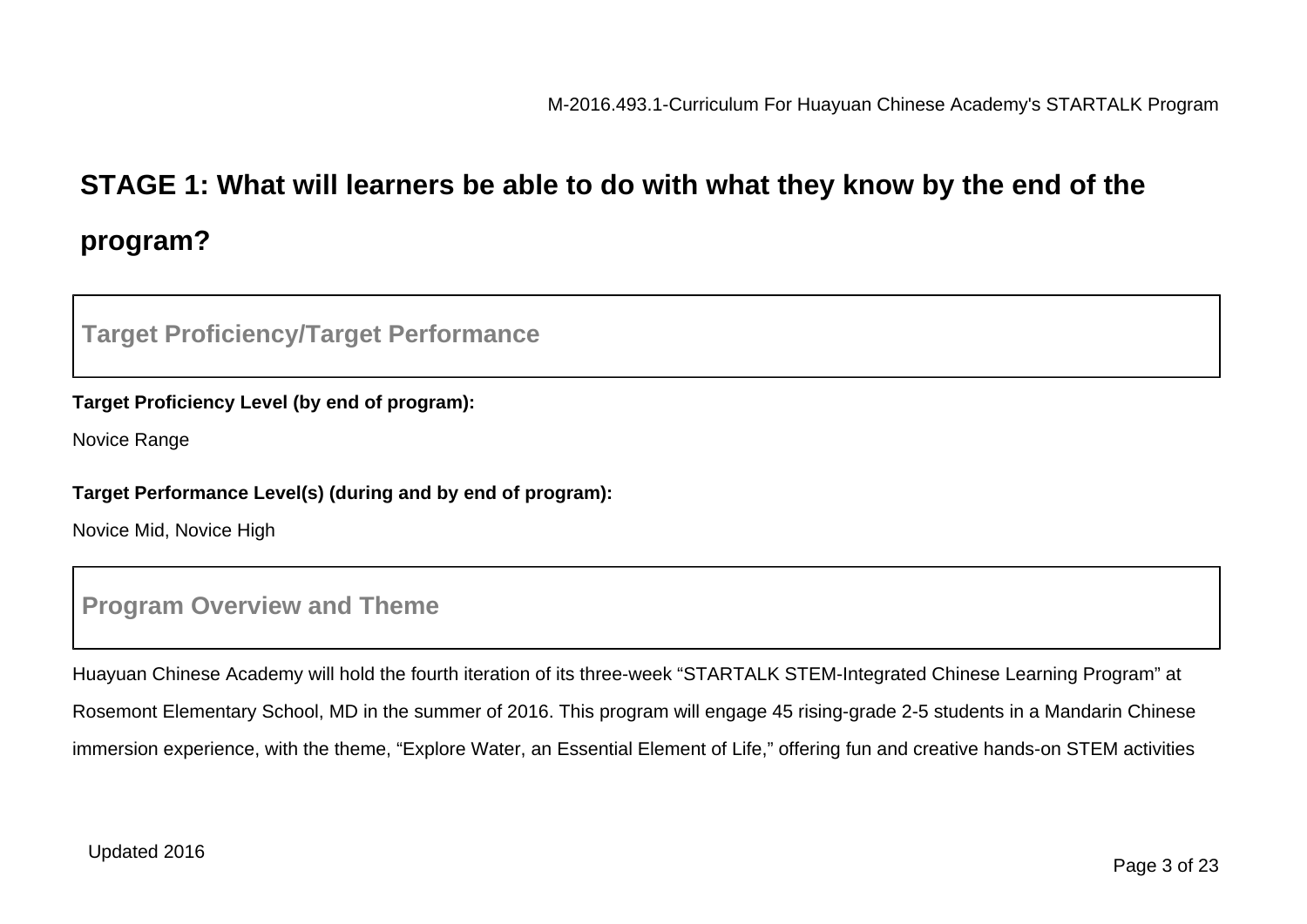as a vehicle for language learning. All students will have no or little prior background in Chinese. The program is comprised of daily language, culture, STEM activities, computer-assisted language reflection, a one-day curriculum-related field trip, and final performance for parents and community members. During the program, the students will meet the main character of the program, Water Baby (an imaginary figure from the story of "The Journey of Water Baby," symbolizing water) from China, and experience Water Baby's fun life (family and water sports), magic show (water cycle), and adventures (water pollution). At the end of the program, students will be able to communicate in Chinese to greet each other, exchange simple information about such topics as family members, water-related sports, water cycle, and water pollution in memorized phrases or language chunks, and follow basic scientific experimental directions in Chinese. Students will gain hands-on experience with selected Chinese cultural practices and products, such as Chinese landscape painting, Chinese calligraphy, dragon boat making, tea culture, Martial Arts, and Chinese dancing. Students will visit a community where Chinese is spoken (e.g. Chinese Embassy) and tour the National Zoo to see China's symbolic animal, the Panda. Students will use computers to reinforce learned language skills. All of the above described goals of the program align closely with those outlined in the World-Readiness Standards for Learning Languages.

#### **Learning Goals**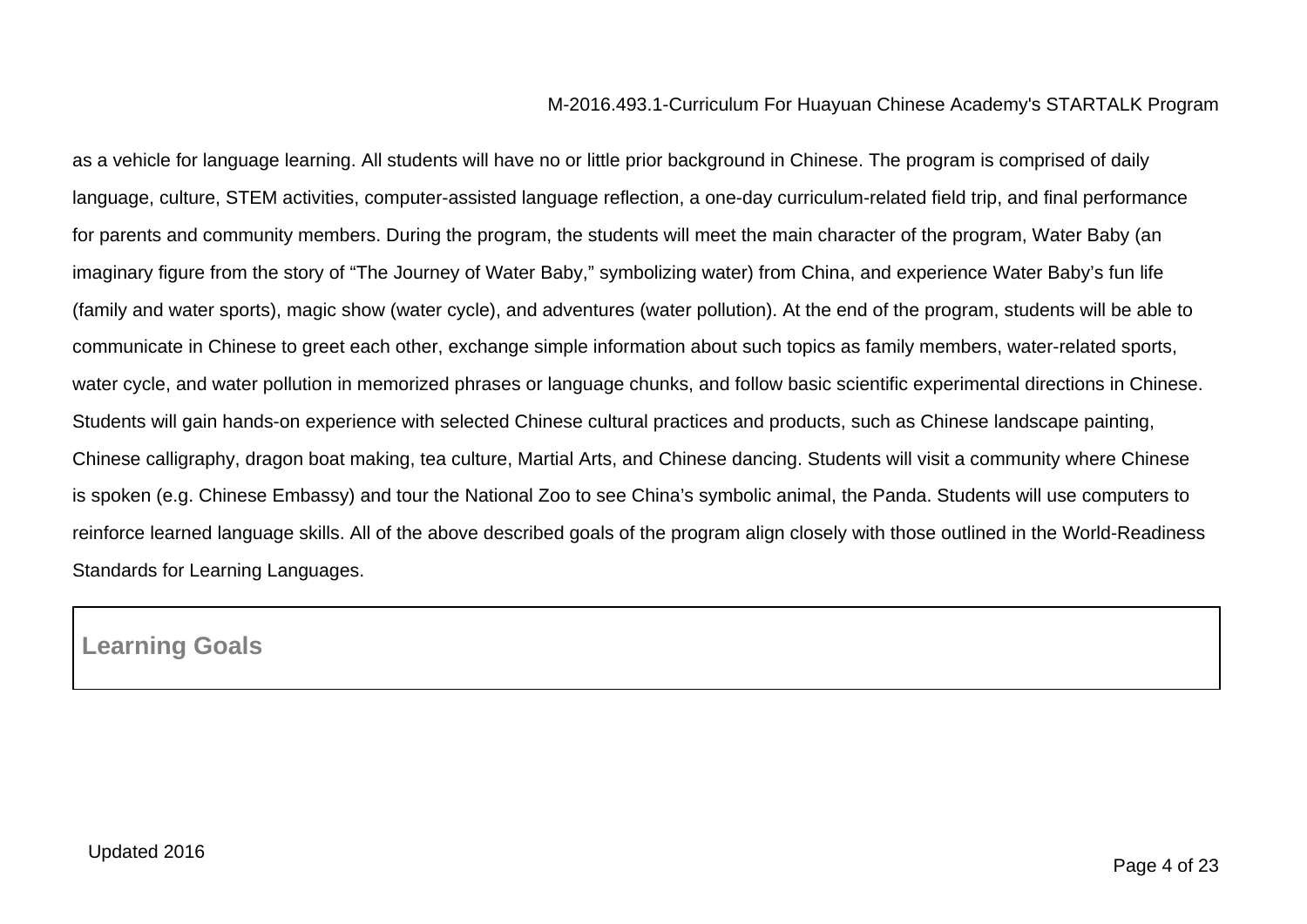| <b>NCSSFL-ACTFL Global Can-Do Benchmarks</b><br>Be sure to label the mode and proficiency level of each statement.                      | <b>Program Can-Do Statements or</b><br><b>NCSSFL-ACTFL Can-Do Statements</b>                                                                                                                                                    |  |  |
|-----------------------------------------------------------------------------------------------------------------------------------------|---------------------------------------------------------------------------------------------------------------------------------------------------------------------------------------------------------------------------------|--|--|
| <b>Interpersonal Communication</b>                                                                                                      |                                                                                                                                                                                                                                 |  |  |
| (Novice Mid: I can communicate on very familiar topics using<br>a variety of words and phrases that I have practiced and<br>memorized.) | 1. I can exchange information about myself and my family using<br>words, phrases, and memorized expressions.                                                                                                                    |  |  |
|                                                                                                                                         | 2. I can ask and answer a few simple questions, including likes<br>and dislikes about water sports, dragon boat, sea creatures,<br>food and drink, and water pollution using words, phrases, and<br>memorized simple sentences. |  |  |
| <b>Interpretive Listening</b>                                                                                                           |                                                                                                                                                                                                                                 |  |  |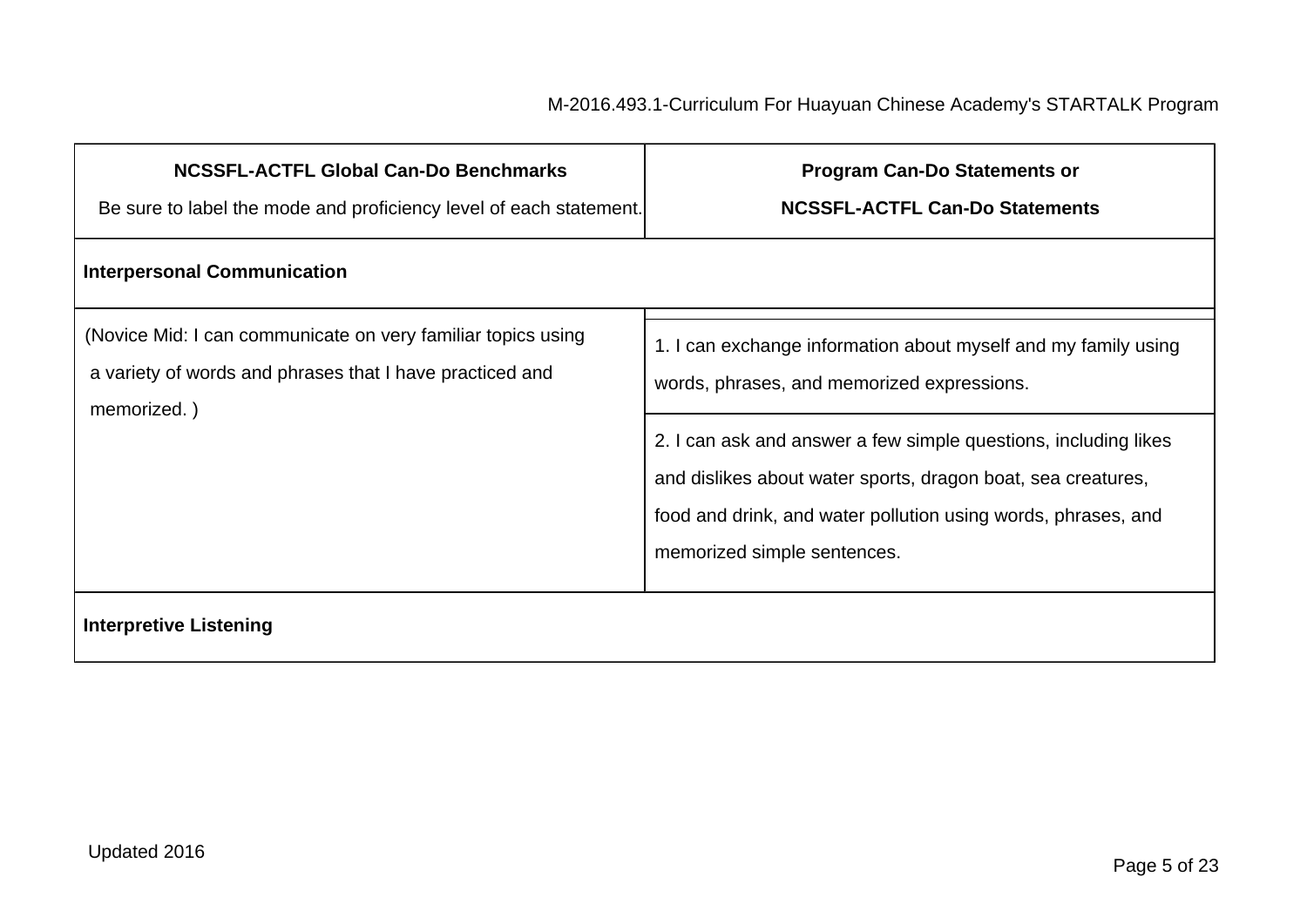| (Novice Mid: I can often understand words, phrases, and simple<br>sentences related to everyday life.) (Novice High: I can recognize<br>pieces of information and sometimes understand the main topic of<br>what is being said.) | 3. I can understand some commonly used words and expressions,<br>such as hello, good-bye, please, thank you, stand up, and sit<br>down.                                                                                                                             |
|----------------------------------------------------------------------------------------------------------------------------------------------------------------------------------------------------------------------------------|---------------------------------------------------------------------------------------------------------------------------------------------------------------------------------------------------------------------------------------------------------------------|
|                                                                                                                                                                                                                                  | 4. I can understand ways water is depicted in Chinese tea culture,<br>calligraphy, landscape and water paintings.                                                                                                                                                   |
|                                                                                                                                                                                                                                  | 5. I can understand names of objects and simple sentences in<br>classroom pictures, culture, and STEM activities (family members,<br>water sports, sea creatures, lemonade, ice cream, boat, water,<br>ice, vapor, dragon boat, tea, Chinese brush, paper cutting). |
|                                                                                                                                                                                                                                  | 6. I can follow some directions or instructions, signs, visual aids<br>and multi-media materials related to weekly language, culture,<br>science, and technology units.                                                                                             |
| <b>Interpretive Reading</b>                                                                                                                                                                                                      |                                                                                                                                                                                                                                                                     |

┑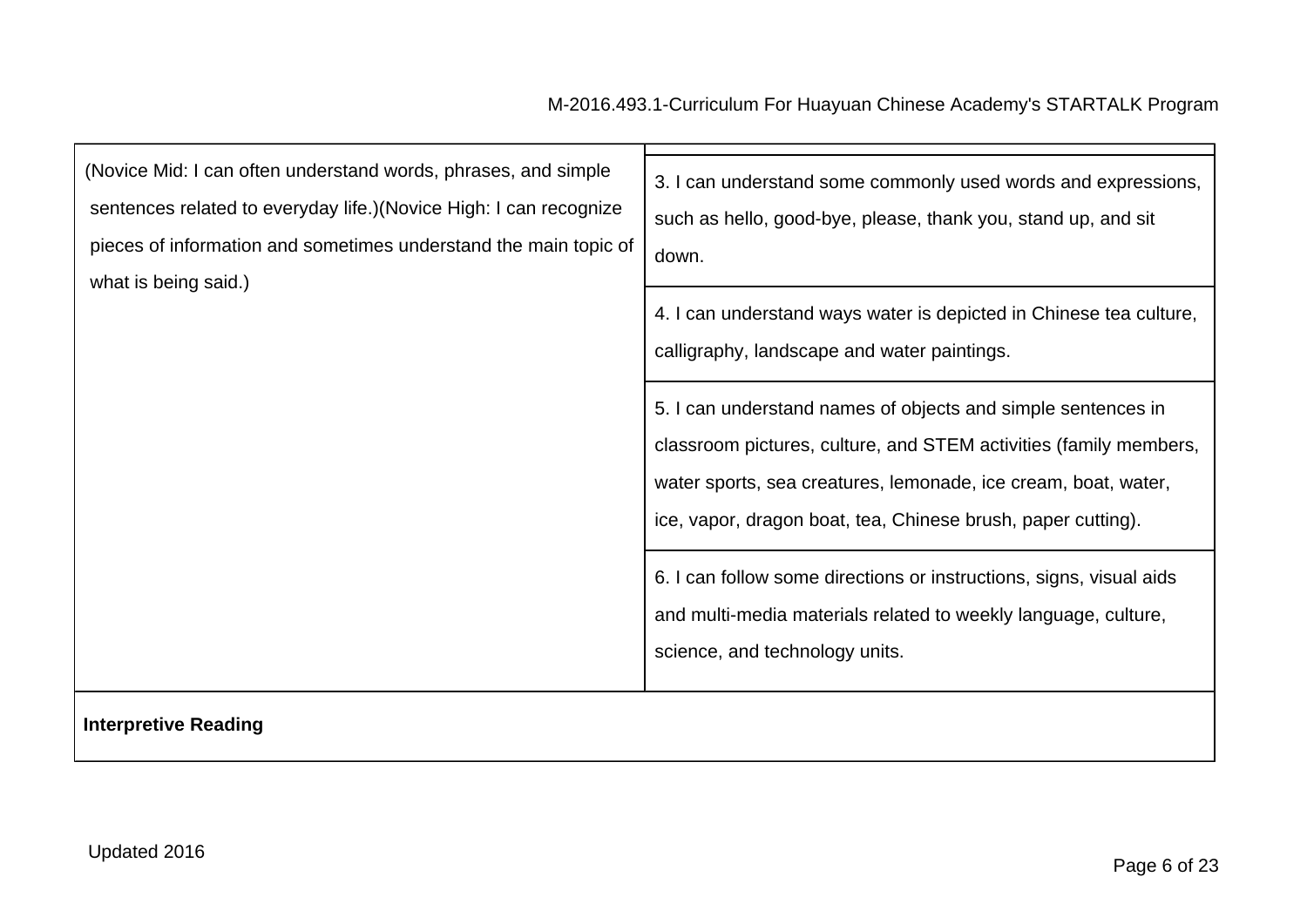| (Novice Mid: I can recognize some letters or characters. I can<br>understand some learned or memorized words and phrases when<br>read.) | 7. I can recognize characters (numbers, family members, water<br>sports, and three states of water) with help from visuals and from<br>calligraphy products. |
|-----------------------------------------------------------------------------------------------------------------------------------------|--------------------------------------------------------------------------------------------------------------------------------------------------------------|
|                                                                                                                                         | 8. I can connect some characters to their meanings (numbers<br>fewer than ten, three states of water, family members, sea<br>creatures).                     |

#### **Presentational Speaking**

(Novice Mid: I can present information about myself and some other very familiar topics using a variety of words, phrases, and memorized expressions. )(Novice High: I can present basic information on familiar topics using language I have practiced using phrases and simple sentences.)

9. I can present personal information about myself and my family using words and phrases and memorized simple sentences.

10. I can express my likes and dislikes about water related sports, dragon boat, tea, food and drink, and sea creatures using memorized simple sentences.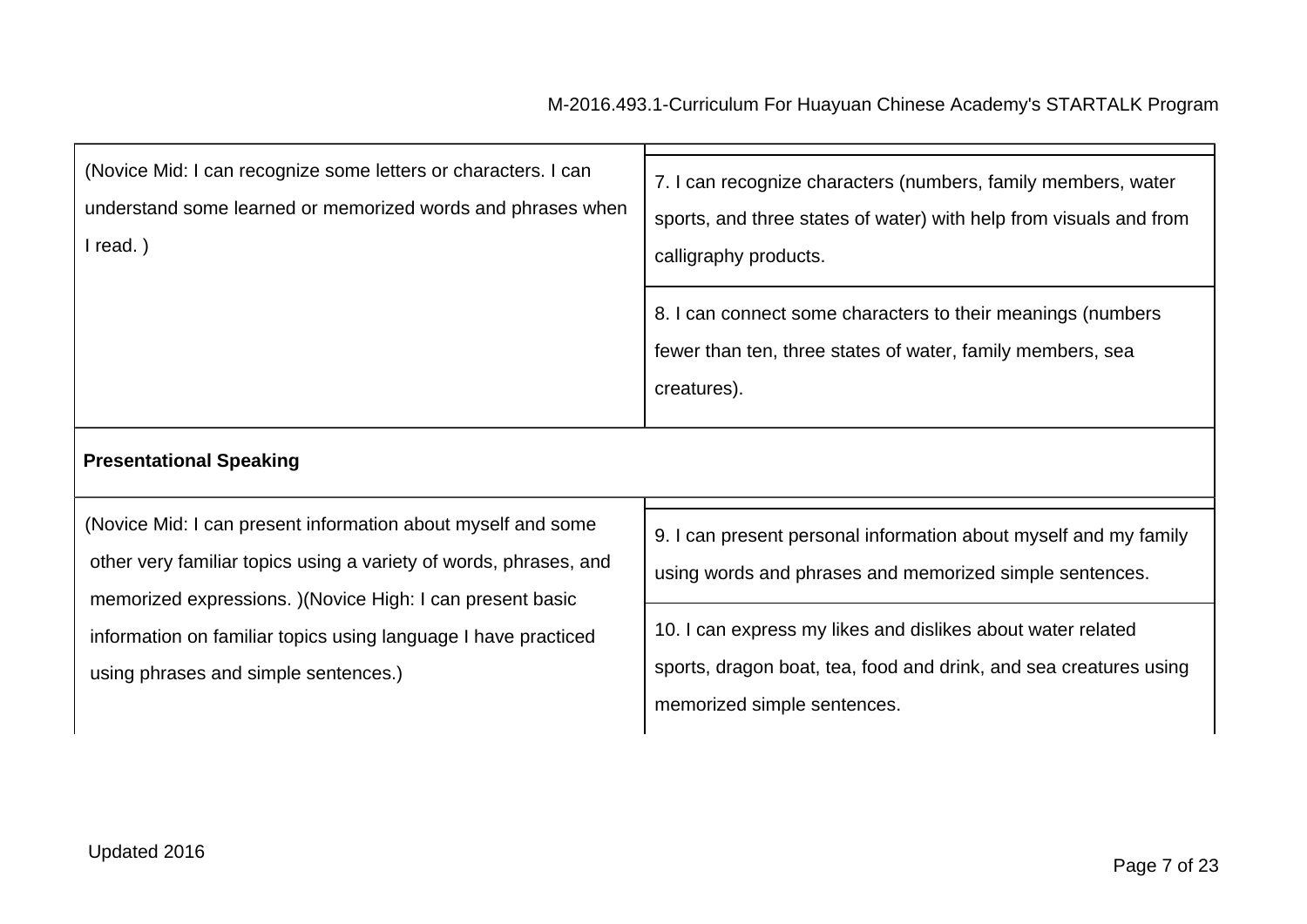| <b>Presentational Writing</b>                                    | 11. I can present simple information from pictures about water<br>cycles and water pollution, and on origami sea creatures, using<br>words, phrases, and memorized expressions. |
|------------------------------------------------------------------|---------------------------------------------------------------------------------------------------------------------------------------------------------------------------------|
| (Novice Mid: I can write lists and memorized phrases on familiar | 12. I can write numbers from from one to ten, three phases of                                                                                                                   |
| topics.)                                                         | water, and selected family members.                                                                                                                                             |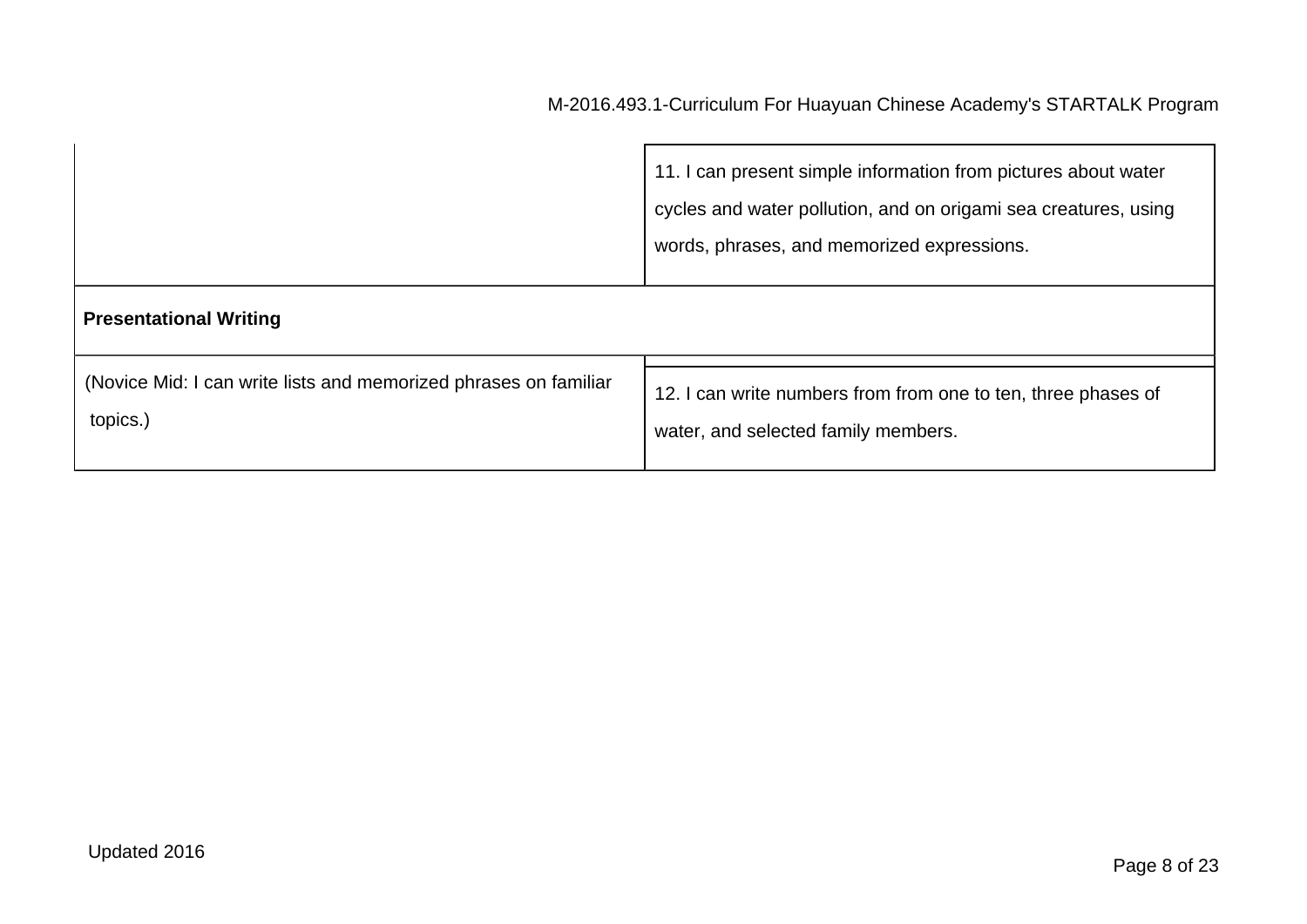# **STAGE 2: How will learners demonstrate what they can do with what they know by the end of the program?**

| <b>Summative Performance Assessment</b>                                                                             |                                                                                                                                               |                                                                                                                                                                                                                             |  |
|---------------------------------------------------------------------------------------------------------------------|-----------------------------------------------------------------------------------------------------------------------------------------------|-----------------------------------------------------------------------------------------------------------------------------------------------------------------------------------------------------------------------------|--|
| <b>INTERPRETIVE TASK</b>                                                                                            | <b>INTERPERSONAL TASK</b>                                                                                                                     | <b>PRESENTATIONAL TASK</b>                                                                                                                                                                                                  |  |
| Learners understand, interpret,<br>and analyze what is heard, read,<br>or viewed on a variety of topics.            | Learners interact and negotiate<br>meaning in spoken, or written<br>conversations to share information,<br>reactions, feelings, and opinions. | Learners present information, concepts,<br>and ideas to inform, explain, persuade,<br>and narrate on a variety of topics using<br>appropriate media and adapting to various<br>audiences of listeners, readers, or viewers. |  |
| Imagine that you will meet a water baby<br>from China and you will hear some<br>stories of the water baby. Based on | Using a survey form, interview a<br>classmate about his/her family members<br>and things he/she likes and dislikes,                           | At the end of the survey in the<br>interpersonal task, share the result with<br>the whole class. Make a poster about                                                                                                        |  |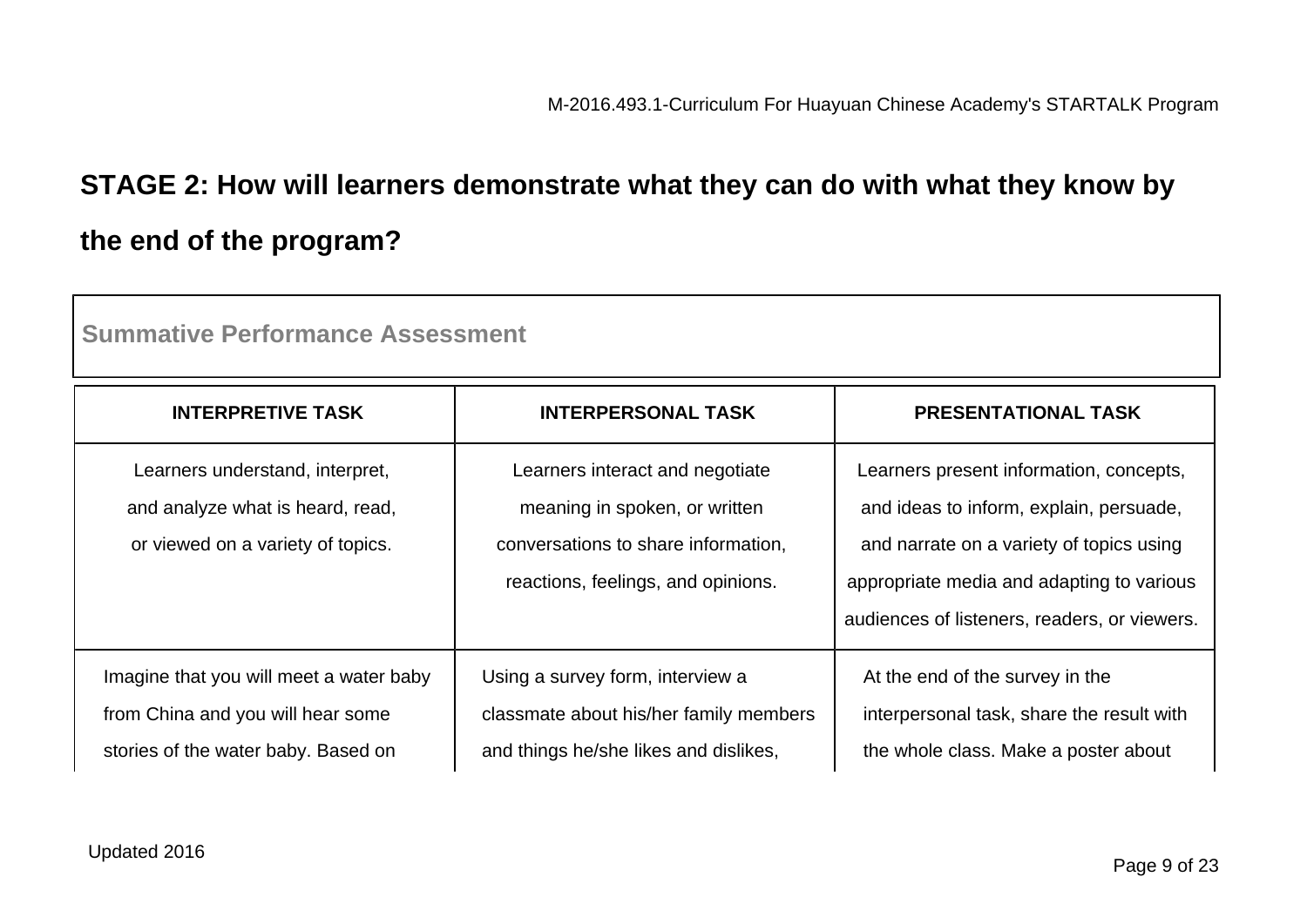the stories, you will check information about the water baby (including water baby's name, family members, favorite water sports, sea creatures, his changes of states when hot/cold, whether he likes dirty/clean water, whether he likes dragon boats, tea, or calligraphy, ) and complete a fact sheet for water baby.

including water-related sports, sea creatures, dragon boats, tea, and calligraphy, and ice cream/lemonade. Ask questions related to water cycle (like when water will turn into ice) and water pollution. Then switch roles with that classmate. Record the results of the survey in a chart using symbols or labels. self and family, favorite sea creatures, water sports, whether they like dragon boats, tea, and selected Chinese food to go with the drawing. Present the poster to the class. Develop a poster and label how water is cycled and present it in the small group. In week 3 of the program, a science fair will be designed so that students can present their science products using learned Chinese words and sentences. In the final performance, students will present stories and songs in Chinese.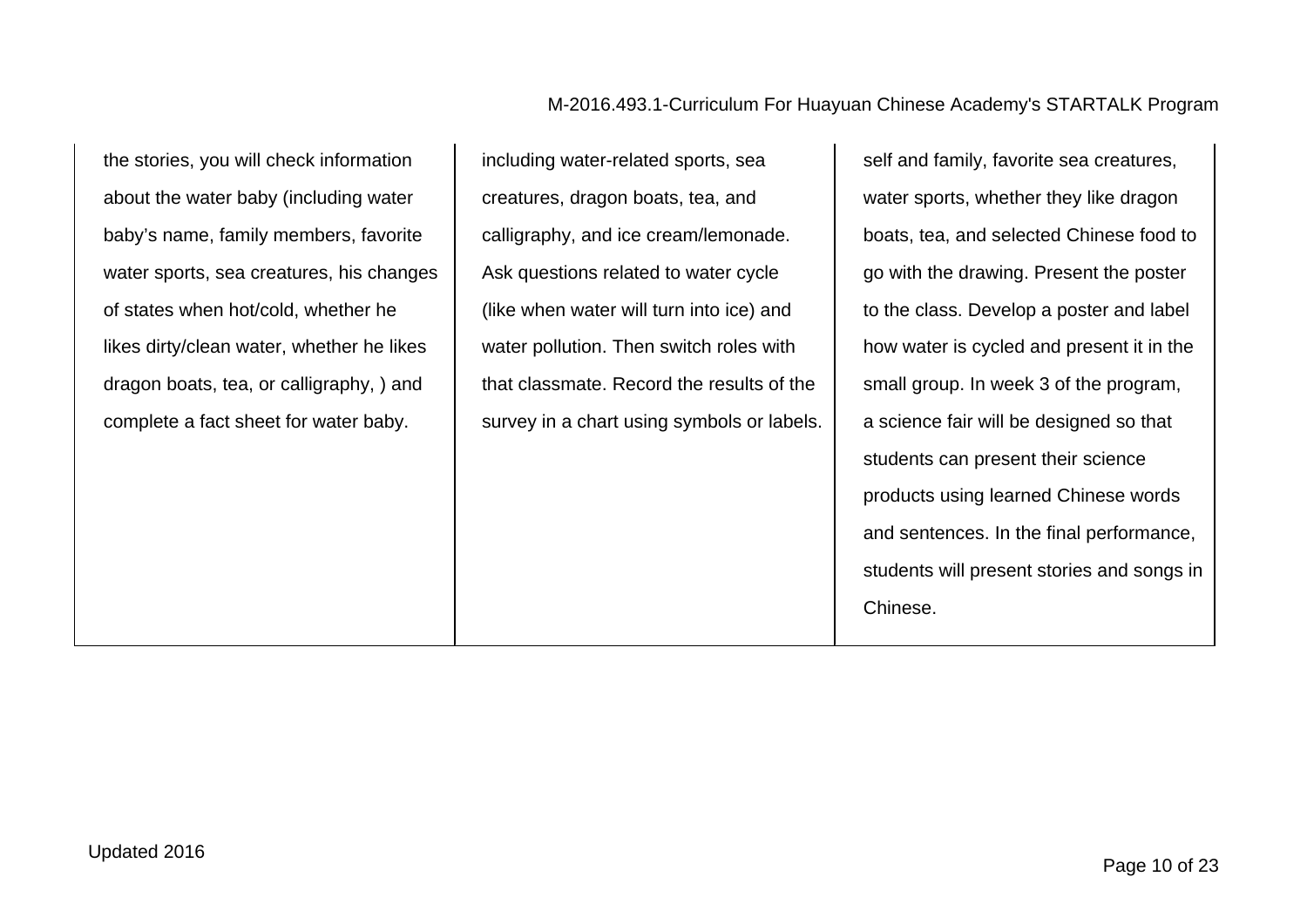# **STAGE 3: What will prepare learners to demonstrate what they can do with what they know?**

| <b>Learning Experiences</b>        |                                |                                      |                                        |  |
|------------------------------------|--------------------------------|--------------------------------------|----------------------------------------|--|
| No.                                | <b>Program Can-Do</b>          | Language, Culture, Content           | <b>Major Learning</b>                  |  |
|                                    | <b>Statements NCSSFL-</b>      | Learners need to use List the        | <b>Experiences &amp; Evidence</b>      |  |
|                                    | <b>ACTFL Can-Do Statements</b> | language chunks, vocabulary,         | Learners will experience &             |  |
|                                    | Learners canThese Can-Dos are  | grammatical structures, cultural     | demonstrateDescribe the key learning   |  |
|                                    | from Stage 1 Learning Targets. | knowledge, and content information   | tasks/activities/formative assessments |  |
|                                    |                                | that learners need to accomplish the | that allow learners to demonstrate     |  |
|                                    |                                | stated Can-Dos listed in column 1.   | that they can meet the stated Can-Do.  |  |
| <b>Interpersonal Communication</b> |                                |                                      |                                        |  |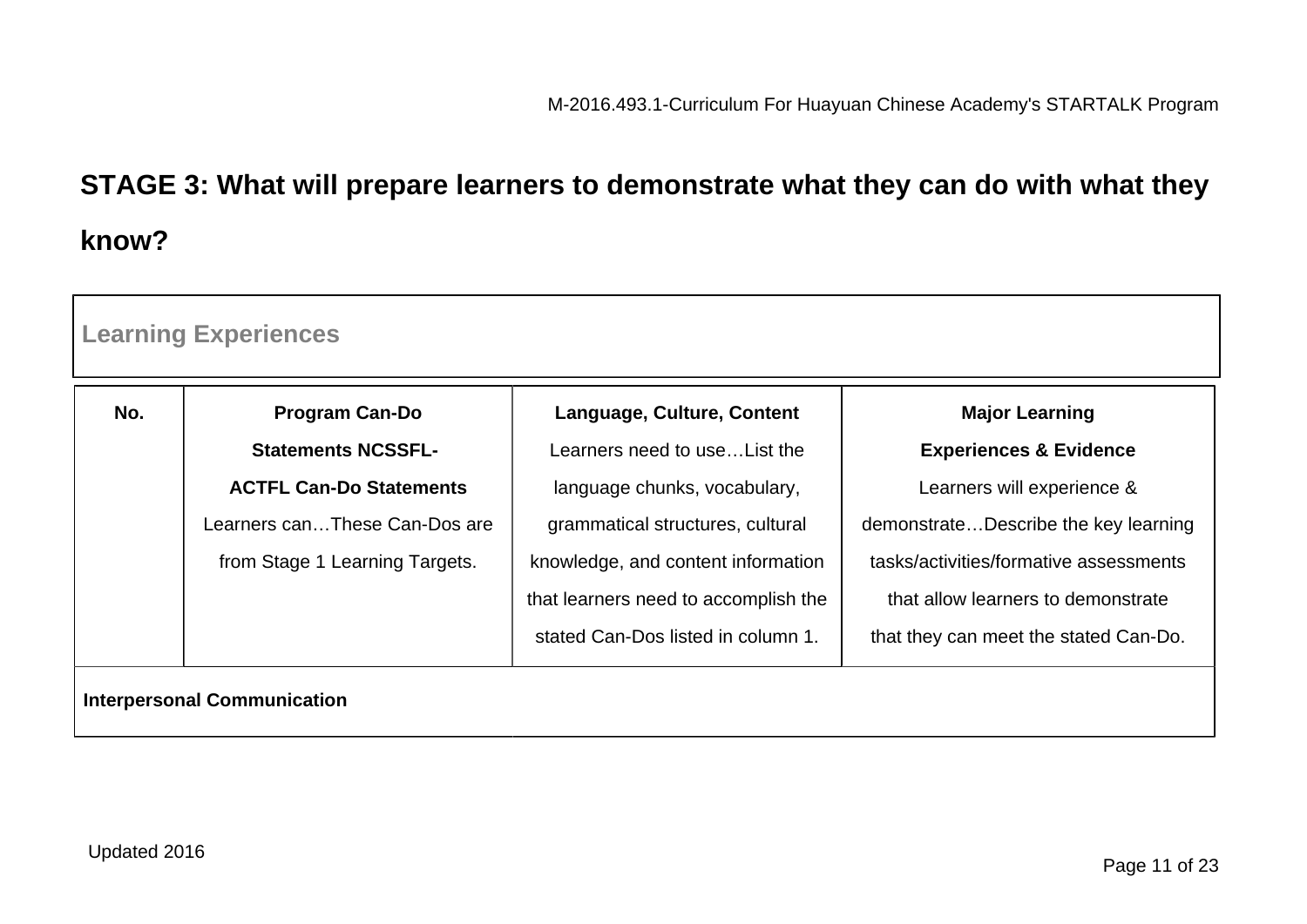| $\mathbf 1$ | I can exchange information       | Greetings: Hello(你好),                                             | Say hello and good bye to teachers/staff   |
|-------------|----------------------------------|-------------------------------------------------------------------|--------------------------------------------|
|             | about myself and my family using | Goodbye $(\overline{F} \mathcal{R})$ , Thank you $(\overline{F})$ | everyday and Chinese native speakers       |
|             | words, phrases, and memorized    | 谢) What is your name (你叫                                          | in the Chinese embassy in a culturally     |
|             | expressions.                     | 什么名字?)? My name is (我                                             | appropriate way. Exchange with a           |
|             |                                  | 叫)。Father's name is (爸                                            | partner names. In a contest, the students  |
|             |                                  | 爸/妈妈叫) I have mom/dad/                                            | will compete who ask and remember          |
|             |                                  | brother/sister (我有爸爸/妈妈/哥                                         | more names of their classmates on          |
|             |                                  | 弟/姐妹), This is mom/dad/brother/                                   | the first day of the program. Exchange     |
|             |                                  | sister (这是爸爸/妈妈/哥弟/姐妹),                                           | information about family members with      |
|             |                                  |                                                                   | partners in a bicycle chain activity based |
|             |                                  |                                                                   | on the book and stories made in class.     |
|             |                                  |                                                                   | Make a graph about the numbers of          |
|             |                                  |                                                                   | family members of 4 classmates in a        |
|             |                                  |                                                                   | small group.                               |
|             |                                  |                                                                   |                                            |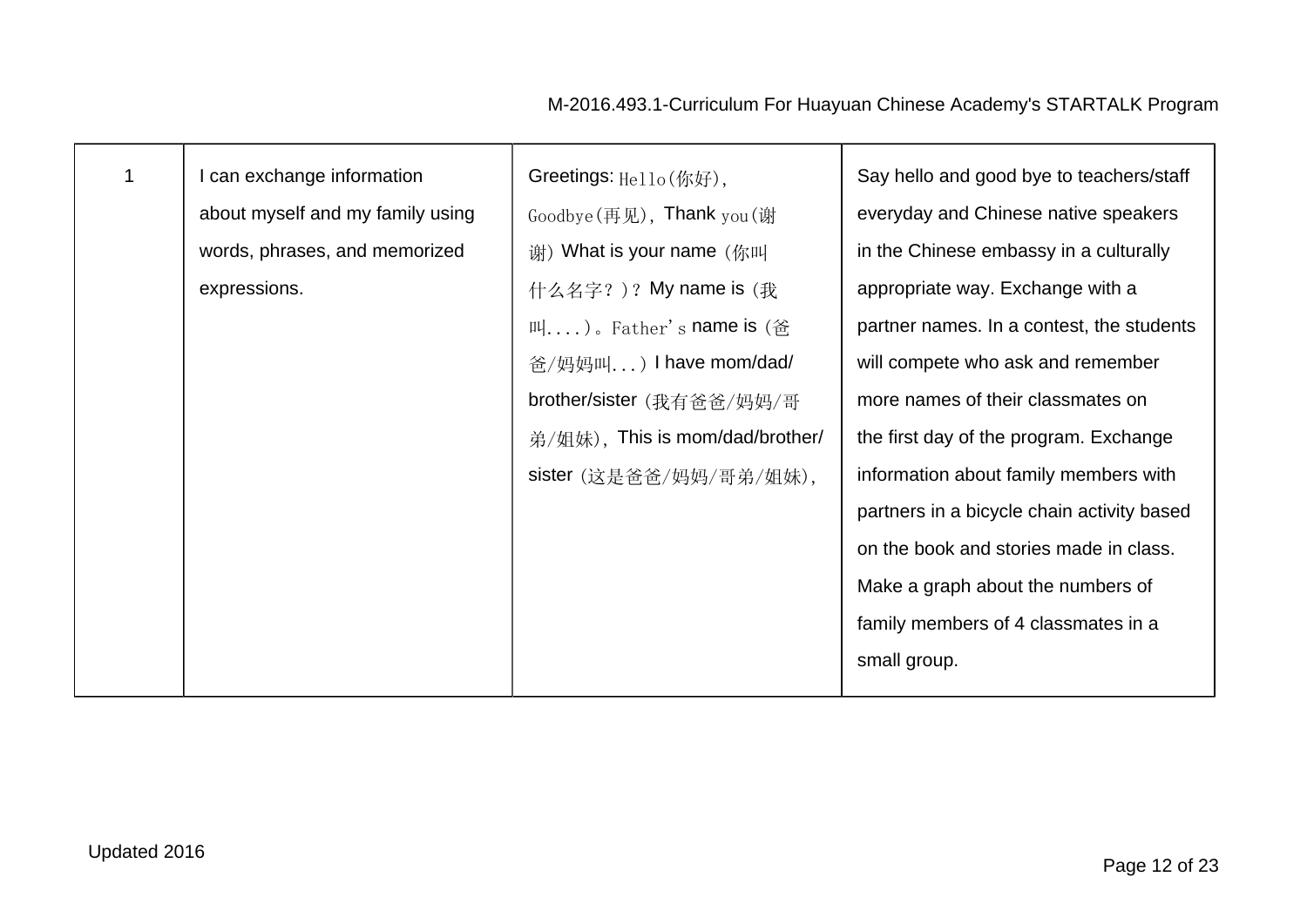| 2 | can ask and answer a few simple      | I like daddy (我喜欢爸爸)/mommy(妈          | Use line-ups/information gap activities    |
|---|--------------------------------------|---------------------------------------|--------------------------------------------|
|   | questions, including likes and       | 妈)/sister(姐/妹)/brother(哥/             | to exchange likes and dislikes with        |
|   | dislikes about water sports, dragon  | 弟) like swimming (我喜欢游泳) /            | classmates. Exchange likes and dislikes    |
|   | boat, sea creatures, food and drink, | boating(划船) fishing(钓鱼)/              | with a partner using pictures. Participate |
|   | and water pollution using words,     | water ball fighting (打水球)/dragon      | in different games within topic-related    |
|   | phrases, and memorized simple        | boat (龙船) I like starfish/sea turtle/ | imaginary settings that require the        |
|   | sentences.                           | sea horse/dolphins (我喜欢海星/            | students to ask and questions on           |
|   |                                      | 海龟/海马/海豚) I like dumplings/           | their preferences on certain food and      |
|   |                                      | tea/Zongzi/lemonade (我喜欢饺子/           | drink, water sports, sea animals, family   |
|   |                                      | 茶/粽子/柠檬水) I like clean water.         | members, or boats. Those who are able      |
|   |                                      | I don't like dirty water. (我喜欢干净      | to pass will receive the ticket to move to |
|   |                                      | 的水。我不喜欢脏的水。)                          | next fun station such as Body Twister on   |
|   |                                      |                                       | Favorite Sports. Interview and complete    |
|   |                                      |                                       | survey charts about classmates' likes      |
|   |                                      |                                       | and dislikes.                              |
|   |                                      |                                       |                                            |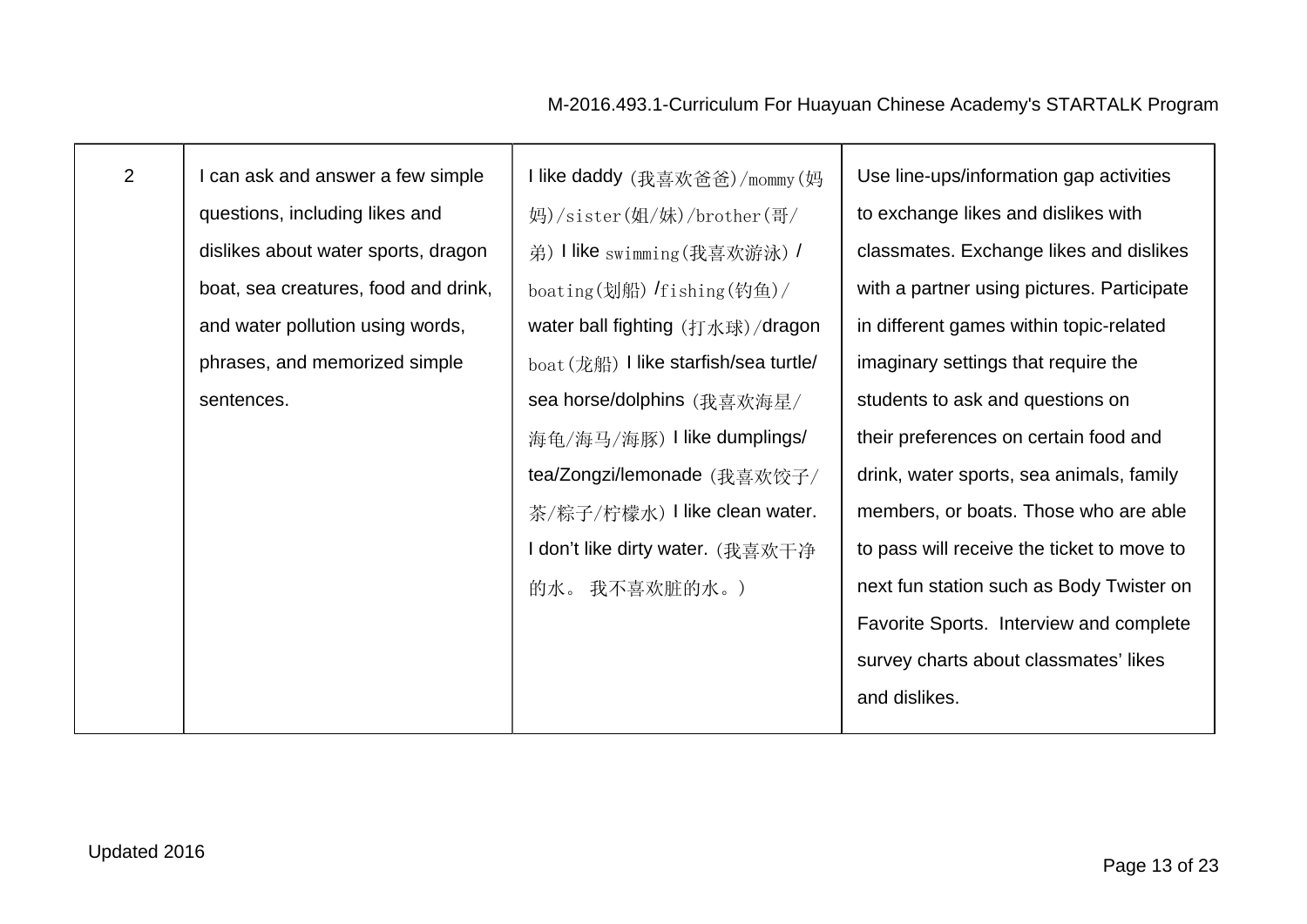|   | <b>Interpretive Listening</b>                                                                                                         |                                                                                                                                                                                                     |                                                                                                                                                                                                                                                                                           |
|---|---------------------------------------------------------------------------------------------------------------------------------------|-----------------------------------------------------------------------------------------------------------------------------------------------------------------------------------------------------|-------------------------------------------------------------------------------------------------------------------------------------------------------------------------------------------------------------------------------------------------------------------------------------------|
| 3 | can understand some commonly<br>used words and expressions, such<br>as hello, good-bye, please, thank<br>you, stand up, and sit down. | Hello(你好), Goodbye(再见),<br>Thank $\text{you}(\textit{៉े\textit{ij}\textit{ij}), please (\textit{ij}),$<br>stand $_{\rm up}(\underline{\pi}\hat{\pm})$ , sit down (请坐),<br>raise your hand $(\# \#)$ | Follow TPRs and demonstrate listening<br>comprehension. The teacher gives<br>commands; students with eyes closed<br>do the corresponding action. The<br>student who do it right will move one<br>step forward. Respond appropriately<br>to teachers' greetings and questions in<br>class. |
| 4 | can understand ways water is<br>depicted in Chinese tea culture,<br>calligraphy, landscape and water<br>paintings.                    | Hot water $(\tfrac{1}{20} \tfrac{1}{10})$ , tea $(\tfrac{1}{20})$ , lnk<br>(墨), Chinese brush (毛笔),<br>landscape painting $(\mathbf{u} \times \mathbf{w})$ , water<br>$(\nexists k)$                | Before preparing and drinking tea,<br>students will do gestures making and<br>drinking imaginary tea following the<br>teacher's instructions. They will put<br>the mixed-up sequence in order. Be                                                                                         |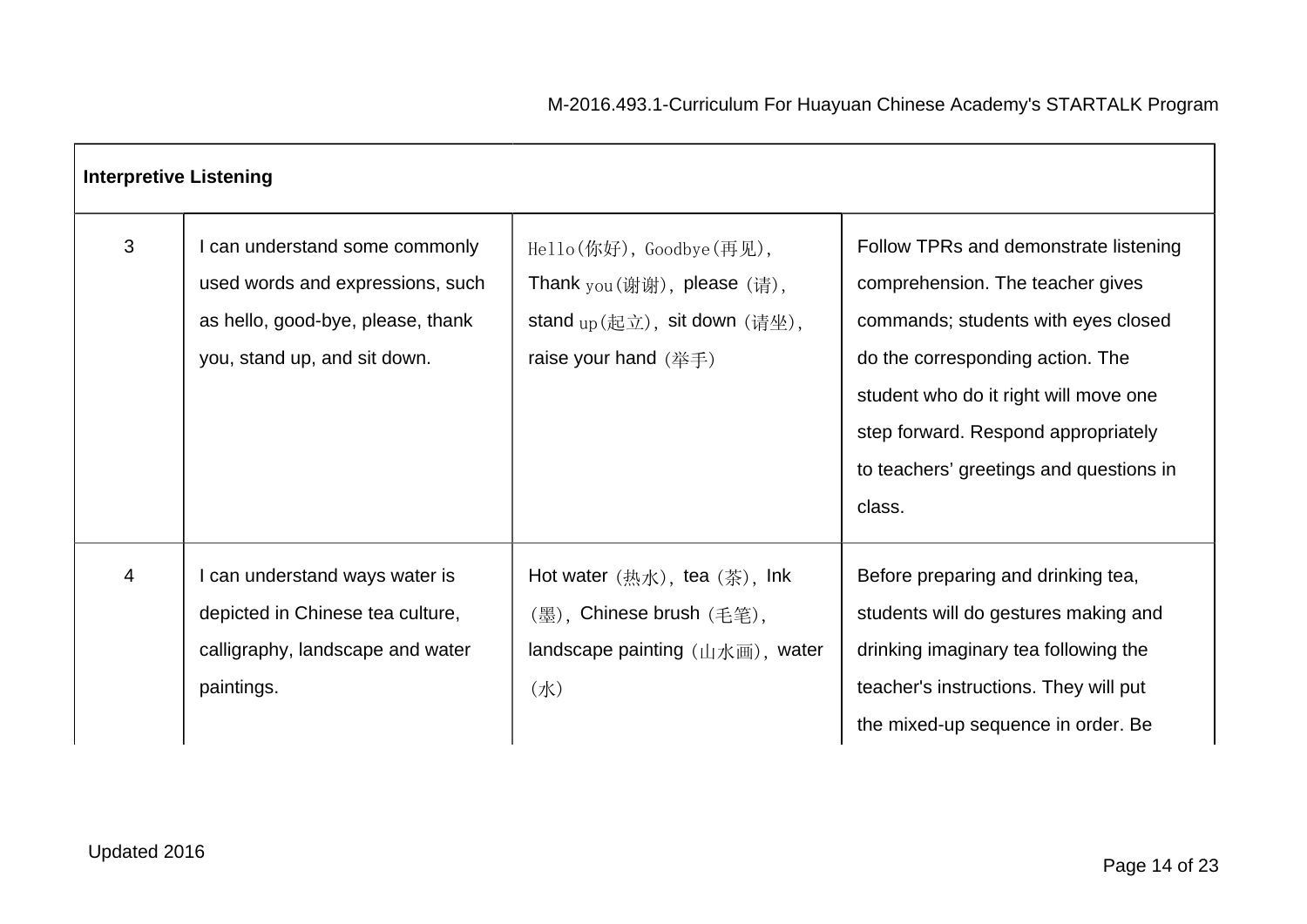|   |                                     |                                                    | able to demonstrate the sequence of      |
|---|-------------------------------------|----------------------------------------------------|------------------------------------------|
|   |                                     |                                                    | making and drinking tea. Follow the      |
|   |                                     |                                                    | instructor's directions and complete     |
|   |                                     |                                                    | a drawing on how water is depicted       |
|   |                                     |                                                    | in landscape paintings using Chinese     |
|   |                                     |                                                    | brush. Understand ways on how water      |
|   |                                     |                                                    | is depicted in traditional and modern    |
|   |                                     |                                                    | Chinese and practice them in calligraphy |
|   |                                     |                                                    |                                          |
|   |                                     |                                                    | classes.                                 |
| 5 | can understand names of objects     | Daddy (爸爸), Mommy (妈妈),                            | Draw pictures when hearing the names     |
|   | and simple sentences in classroom   | sister $(\frac{M}{K})$ , brother $(\frac{m}{K})$ , | of objects. Participate in games such    |
|   | pictures, culture, and STEM         | swimming/boating/fishing/water ball                | as BINGO or Fly Swatter game on          |
|   | activities (family members, water   | fighting(游泳/划船/钓鱼/打水                               | names of objects. Practice thumbs-up     |
|   | sports, sea creatures, lemonade,    | 球), dumplings and noodles (饺子                      | and downs when hearing statements.       |
|   | ice cream, boat, water, ice, vapor, | 和面条), Chinese brush (毛笔),                          | Do body movements corresponding          |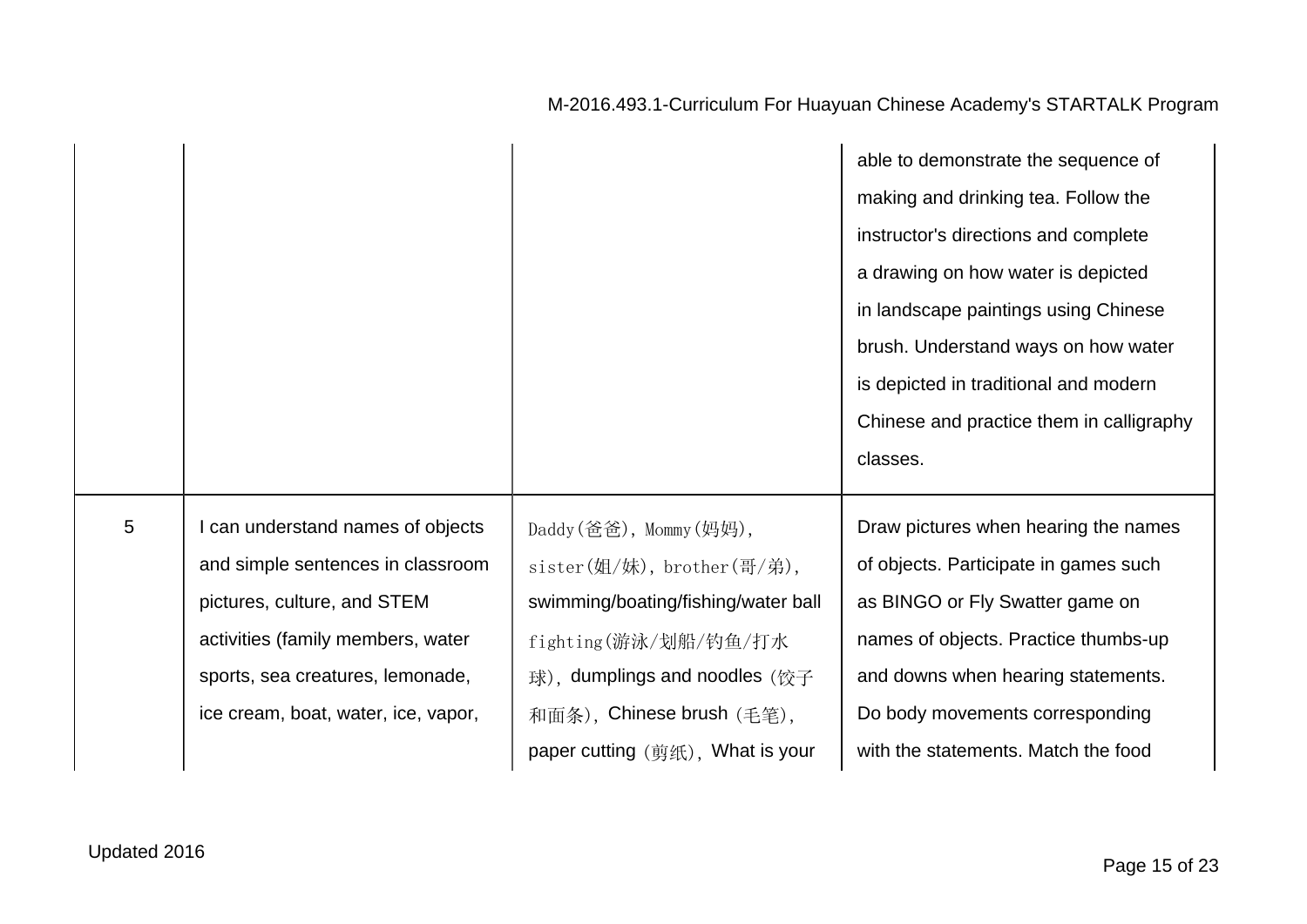dragon boat, tea, Chinese brush, paper cutting).

name ?(你叫什么名字?), I have mom/dad/brother/sister (我有爸爸/ 妈妈/哥弟/姐妹), This is mom/dad/ brother/sister (这是爸爸/妈妈/哥 弟/姐妹), Do you like your brother? (你喜欢哥哥/弟弟吗?), Does your mom like eating ice cream? (你 妈妈喜欢冰淇淋吗?), Does your dad like drinking lemon tea? (你爸 爸喜欢柠檬茶吗?), Do you like a dolphin? (你喜欢海豚吗?), Does water baby like the sea turtle?  $(X<sub>k</sub>)$ 娃娃喜欢海龟吗?), Do you like dragon boat? (你喜欢龙船吗?), Do you like tea? (你喜欢茶吗?) Water turns into vapor when it's hot, and water turns into ice when it's cold.

dumplings and Zongzi with special days in China. Watch a video about Chinese dragon boat festival and the well-known historical figure in China related to the dragon boat festival, Qu Yuan, and demonstrate understanding through completing a checklist. Compare steam boat in the U.S. with dragon boat in China.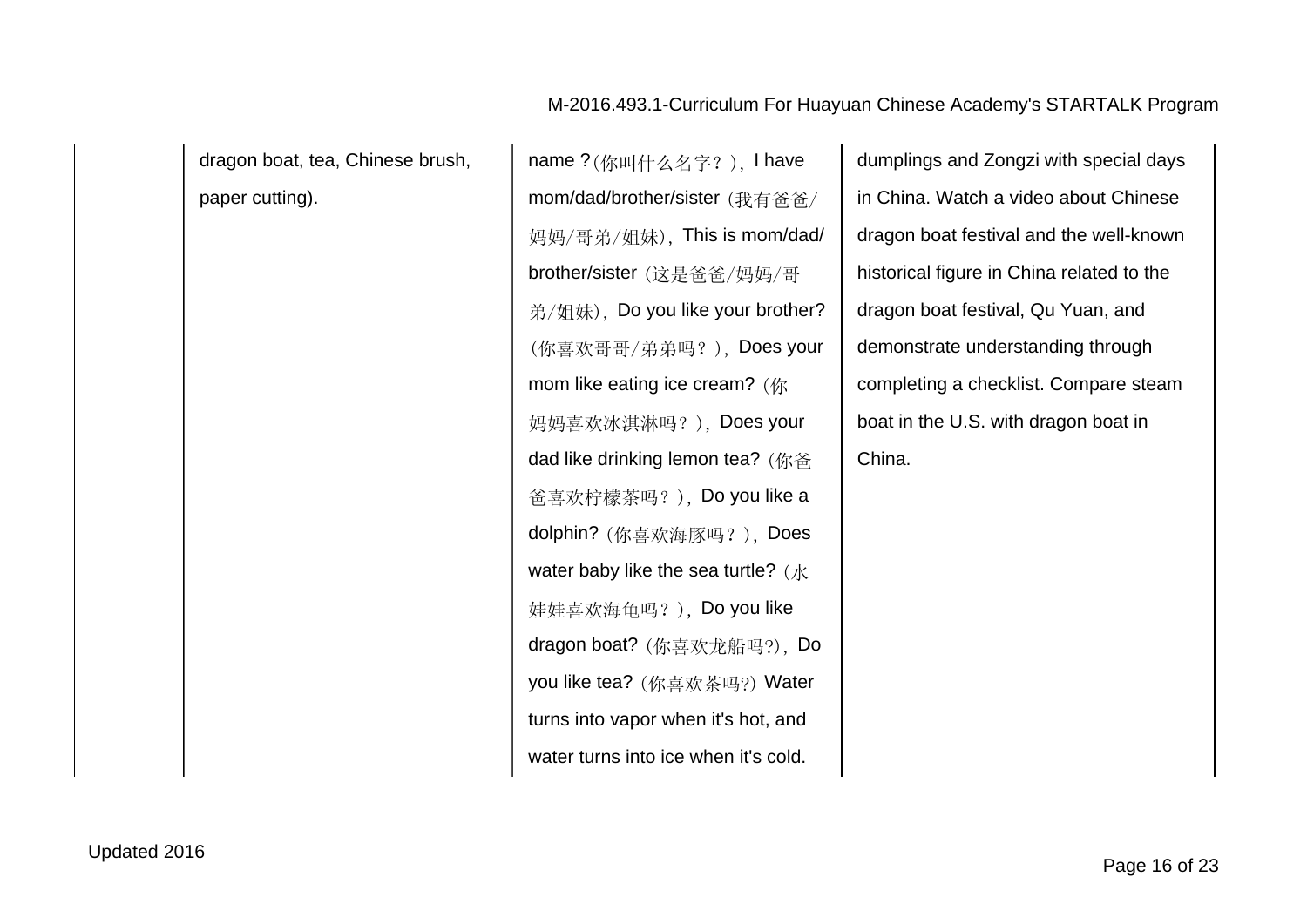|   |                                                                                                                                                                          | (水热变成气, 水冷变成冰。) Water<br>is dirty/clean (水脏/干净。)                                                                                                                                                                                                                                                                                                                                                                                                                                    |                                                                                                                                                                                                                                             |
|---|--------------------------------------------------------------------------------------------------------------------------------------------------------------------------|-------------------------------------------------------------------------------------------------------------------------------------------------------------------------------------------------------------------------------------------------------------------------------------------------------------------------------------------------------------------------------------------------------------------------------------------------------------------------------------|---------------------------------------------------------------------------------------------------------------------------------------------------------------------------------------------------------------------------------------------|
| 6 | can follow some directions or<br>instructions, signs, visual aids and<br>multi-media materials related to<br>weekly language, culture, science,<br>and technology units. | First $(\nexists \pm \pm)$ , second $(\nexists \pm \pm)$ ,<br>then $(\n&\text{, f})$ Turn into $(\n&\text{, f})$ Count<br>(数) Fold (折) Drink (喝) This<br>is (water, vinegar, lemon, salt,<br>sugar, ice-cream, water cycle,<br>tea, ), $(1,$ your boat, ) have<br>(how many people), How many?<br>more? less? (strokes, sugar, water,<br>salt, beans), Draw (landscape,<br>fish, pandas, chart), We make<br>(lemonade, lemon battery, abacus,<br>lanterns, steam boat, dragon boat, | Work with graphic organizers to<br>demonstrate their understanding of<br>concepts and experiment procedures.<br>Making body movements and making<br>up chants about the sequences so as<br>to make input comprehensible to the<br>students. |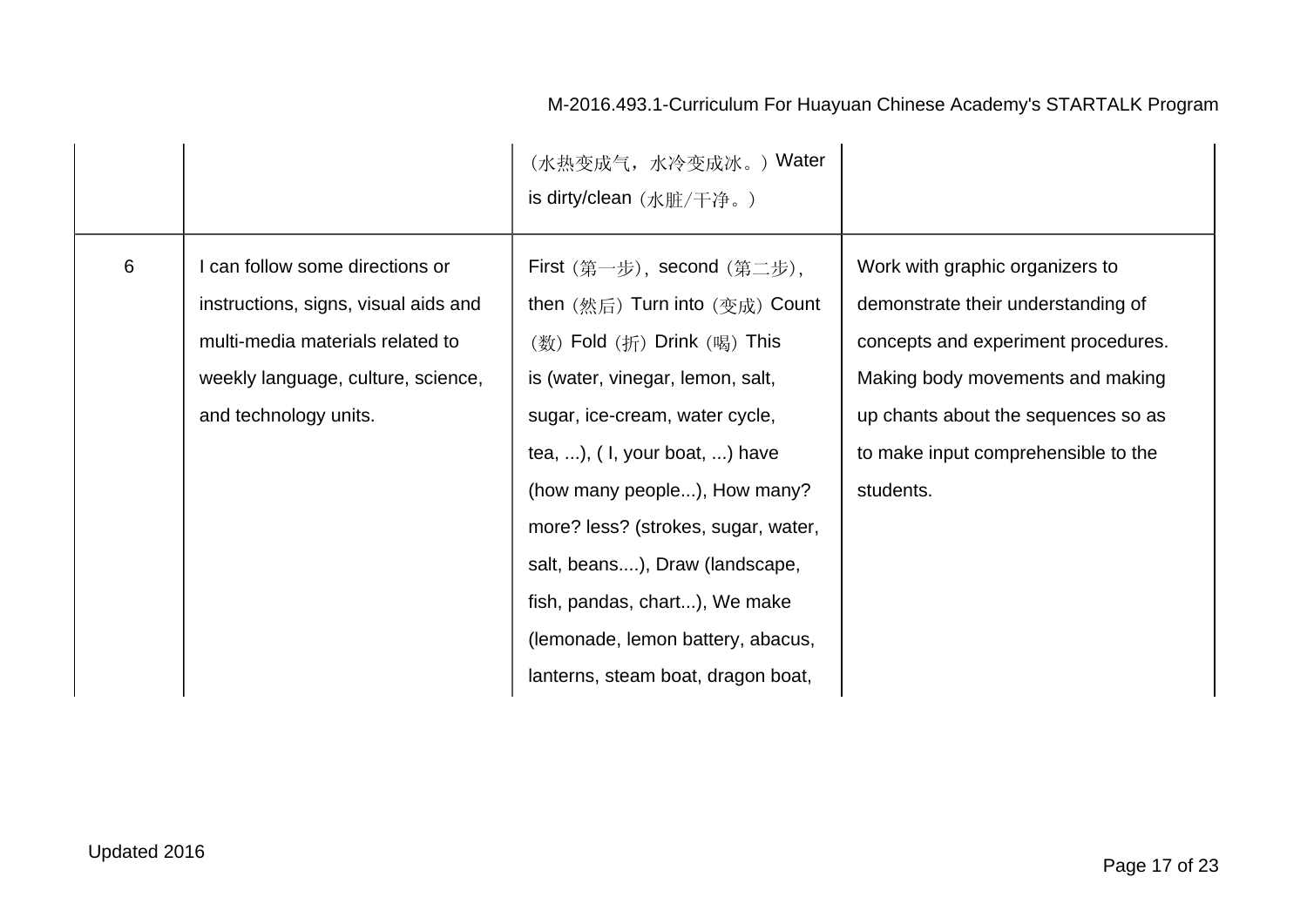|                             |                                                                                                                                                                 | kites, tea, dumpling, ice cream,<br>snow man) + bean sprouts.                                                                                                                                                                                    |                                                                                                                                                                                                                                                                                                                           |
|-----------------------------|-----------------------------------------------------------------------------------------------------------------------------------------------------------------|--------------------------------------------------------------------------------------------------------------------------------------------------------------------------------------------------------------------------------------------------|---------------------------------------------------------------------------------------------------------------------------------------------------------------------------------------------------------------------------------------------------------------------------------------------------------------------------|
| <b>Interpretive Reading</b> |                                                                                                                                                                 |                                                                                                                                                                                                                                                  |                                                                                                                                                                                                                                                                                                                           |
| $\overline{7}$              | I can recognize characters<br>(numbers, family members, water<br>sports, and three states of water)<br>with help from visuals and from<br>calligraphy products. | <b>One to</b> $ten(-$ 到十), Daddy (爸爸),<br>Mommy (妈妈), swimming, fishing,<br>boating, playing water ball (游泳,<br>钓鱼, 划船, 打水球), dolphin, sea<br>turtle, sea horse, and sea star (海<br>豚, 海龟, 海马, 海星) Water, ice,<br><b>vapor</b> $(\n#, \n#, \n#)$ | Circle characters correctly with visual<br>aids when characters are mentioned.<br>Mark the characters they hear. Whoever<br>mark the most will be the winner.<br>The characters may come from the<br>Chinese newspapers, magazines,<br>advertisements, and web pages.<br>Complete survey charts with characters<br>in it. |
| 8                           | can connect some characters to<br>their meanings (numbers fewer                                                                                                 | <b>One to</b> $ten$ (一到十), Daddy (爸爸),<br>Mommy (妈妈), Water, ice, vapor                                                                                                                                                                          | Match the characters and phrases to<br>pictures. Participate in games such                                                                                                                                                                                                                                                |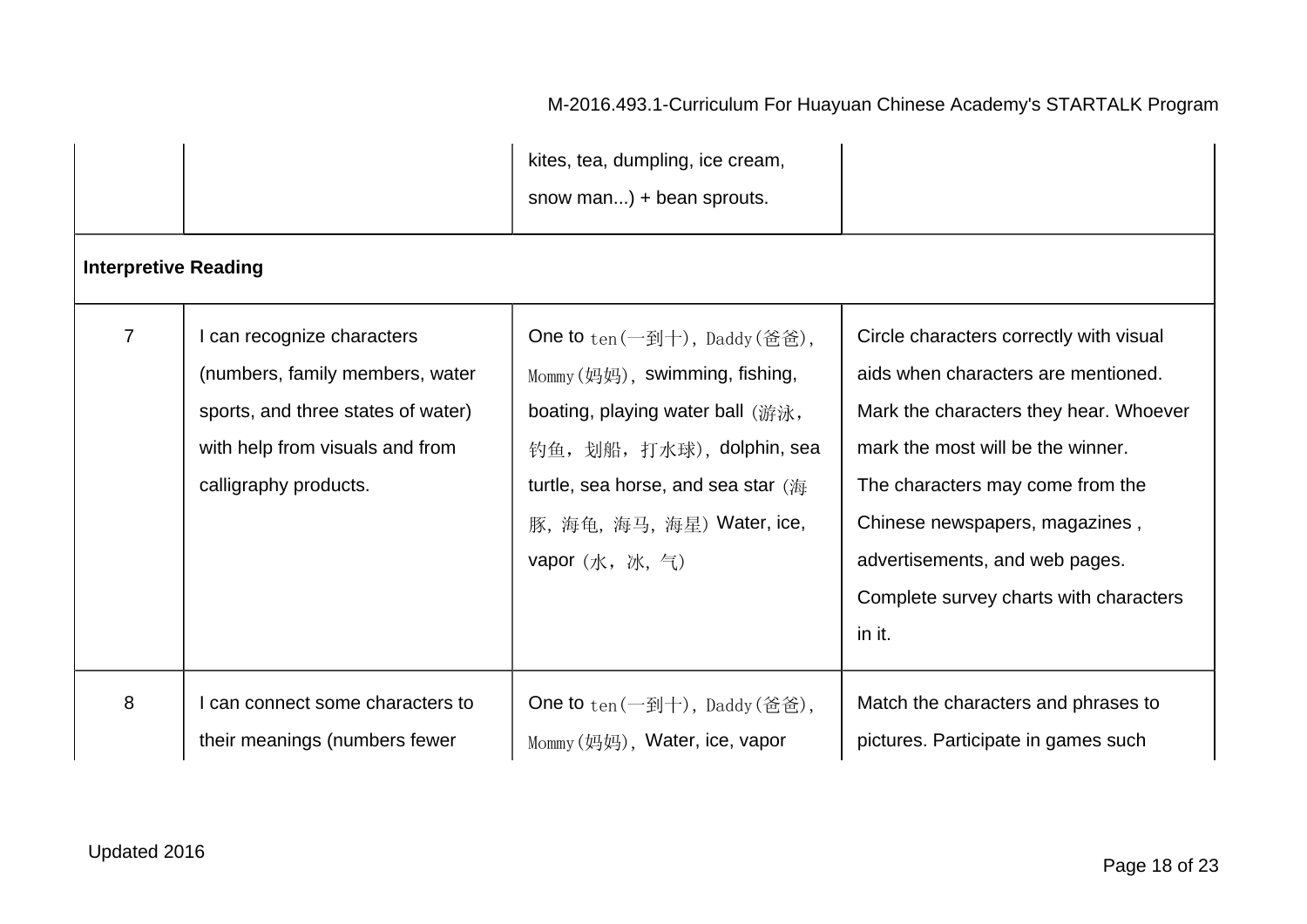|                                | than ten, three states of water,   | (水, 冰, 气) dolphin, sea turtle, | as information gap on characters and      |
|--------------------------------|------------------------------------|--------------------------------|-------------------------------------------|
|                                | family members, sea creatures).    | sea horse, and sea star (海豚, 海 | phrases depicting numbers 1 to 10,        |
|                                |                                    | 龟, 海马, 海星)                     | phases of water, family members, and      |
|                                |                                    |                                | sea creatures. Use the "I Fish" game for  |
|                                |                                    |                                | the students to look for the pictures for |
|                                |                                    |                                | the characters, phrases, or sentences.    |
|                                |                                    |                                | Another game "Open the door" - Find the   |
|                                |                                    |                                | match of the characters and pictures will |
|                                |                                    |                                | allow the game player to open a door to   |
|                                |                                    |                                | the sea world.                            |
| <b>Presentational Speaking</b> |                                    |                                |                                           |
| 9                              | I can present personal information | My name is我叫…My dad's name     | Use family photos or self-drawn pictures  |
|                                | about myself and my family using   | is 我爸爸。。。), I have             | to introduce themselves and their         |
|                                | words and phrases and memorized    |                                | family members in an event like on the    |
|                                | simple sentences.                  |                                | beach, doing water sports, or eating      |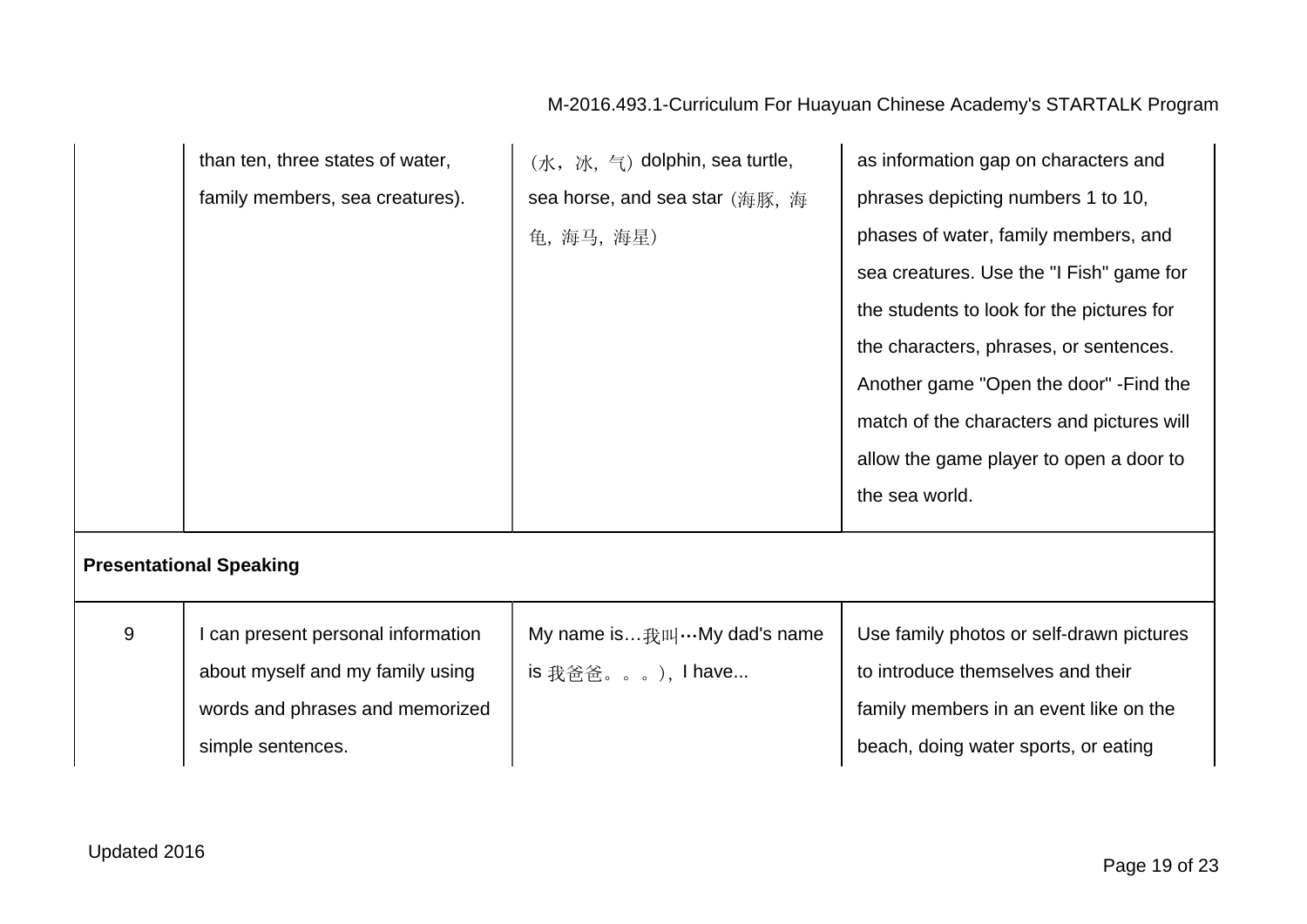|                 |                                                                                                                                                                 |                                                                                                                                                                               | in a Chinese restaurant. Students can<br>introduce Water Baby's, a famous<br>animal's (esp. panda or sea animals)<br>family.                                                                                                                                                                                                                                                                                                                                                                              |
|-----------------|-----------------------------------------------------------------------------------------------------------------------------------------------------------------|-------------------------------------------------------------------------------------------------------------------------------------------------------------------------------|-----------------------------------------------------------------------------------------------------------------------------------------------------------------------------------------------------------------------------------------------------------------------------------------------------------------------------------------------------------------------------------------------------------------------------------------------------------------------------------------------------------|
| 10 <sup>°</sup> | can express my likes and dislikes<br>about water related sports, dragon<br>boat, tea, food and drink, and sea<br>creatures using memorized simple<br>sentences. | I like/dislike fishing. (我喜欢/不喜<br>欢钓鱼) I like/dislike sea turtles.<br>(我喜欢 / 不喜欢海龟) I like/dislike<br>dumplings. (我喜欢/不喜欢饺子) I<br>like/dislike dragon boats. (我喜欢/不<br>喜欢龙船) | Draw and label a picture of the sea with<br>the sea creatures and people doing<br>sports on the sea and present to the<br>class or small group. Sing songs on<br>family members, water sports, and<br>sea creatures. For the science class,<br>students present their products such as<br>lemonade, lemon battery lights, steam<br>boats, aluminum boats, ice cream, ph<br>value tested water, and dumplings and<br>they express their likes and dislikes of<br>the items in order to collect the data of |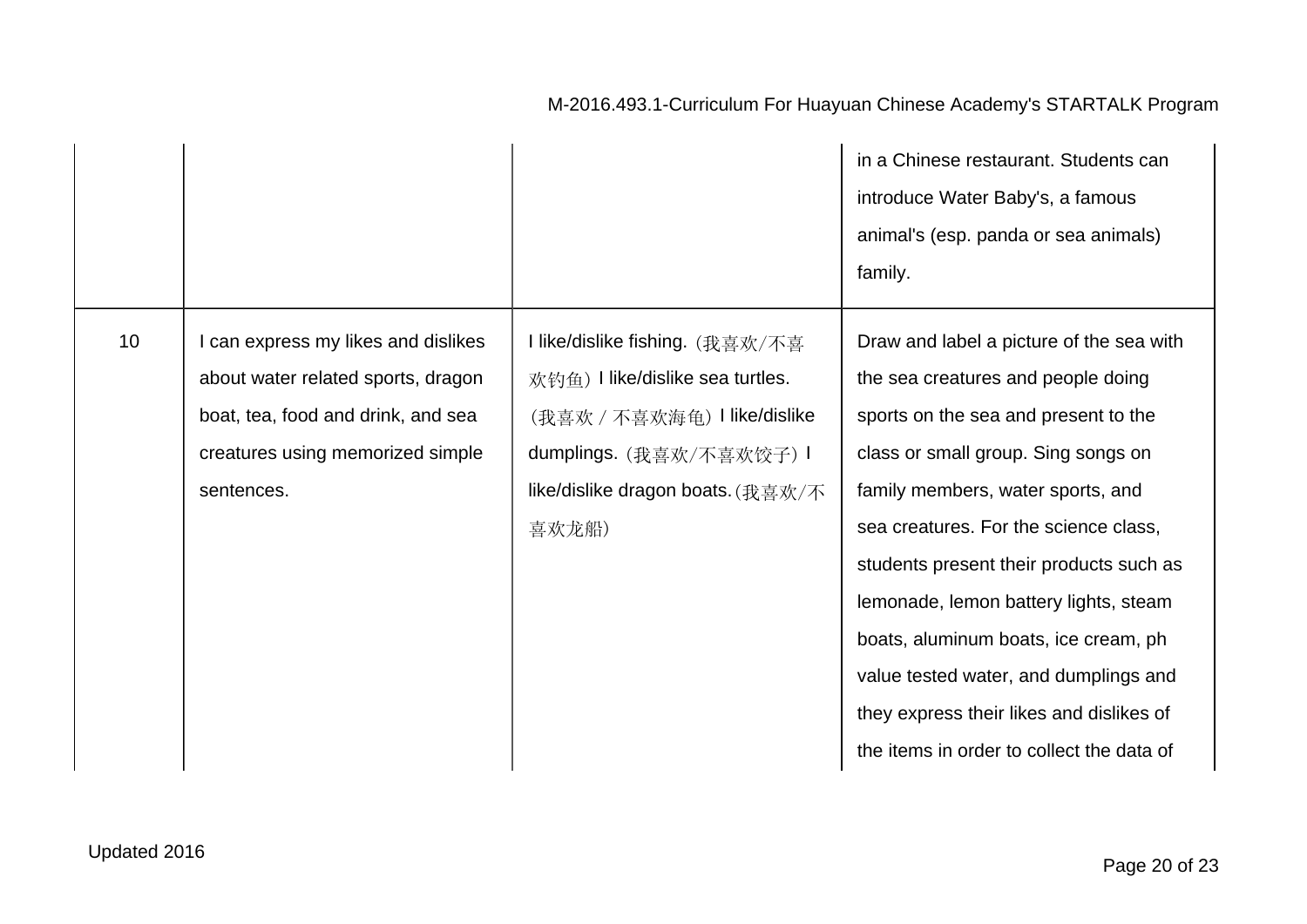|                               |                                    |                                                            | the preference. For culture classes, they<br>express their likes and dislikes of the art<br>work in order to share their opinions. |
|-------------------------------|------------------------------------|------------------------------------------------------------|------------------------------------------------------------------------------------------------------------------------------------|
| 11                            | can present simple information     | Water turns into vapor when it's hot,                      | Present a poster or skit to illustrate water                                                                                       |
|                               | from pictures about water cycles   | and water turns into ice when it's                         | cycles or water pollution and recycling.                                                                                           |
|                               | and water pollution, and on        | cold. (水热变成气,水冷变成冰。)                                       | Present arts and crafts products to the                                                                                            |
|                               | origami sea creatures, using       | Water is dirty/clean (水脏/干净。) I                            | small group. Present their products                                                                                                |
|                               | words, phrases, and memorized      | like my origami sea turtle (我喜欢我                           | using the learned sentences in the water                                                                                           |
|                               | expressions.                       | 的海龟。)                                                      | related science fair.                                                                                                              |
| <b>Presentational Writing</b> |                                    |                                                            |                                                                                                                                    |
| 12                            | can write numbers from from one    | One to $_{ten}$ ( $-\overline{\mathfrak{B}}$ ) lce, water, | Design a picture with all the listed                                                                                               |
|                               | to ten, three phases of water, and | vapor $(\forall k, \pi, \pi)$ Dad, $_{\text{mom}}$ (爸)     | vocabulary in. Label the picture. Design                                                                                           |
|                               | selected family members.           | 爸,妈妈)                                                      | a little book by making up their own                                                                                               |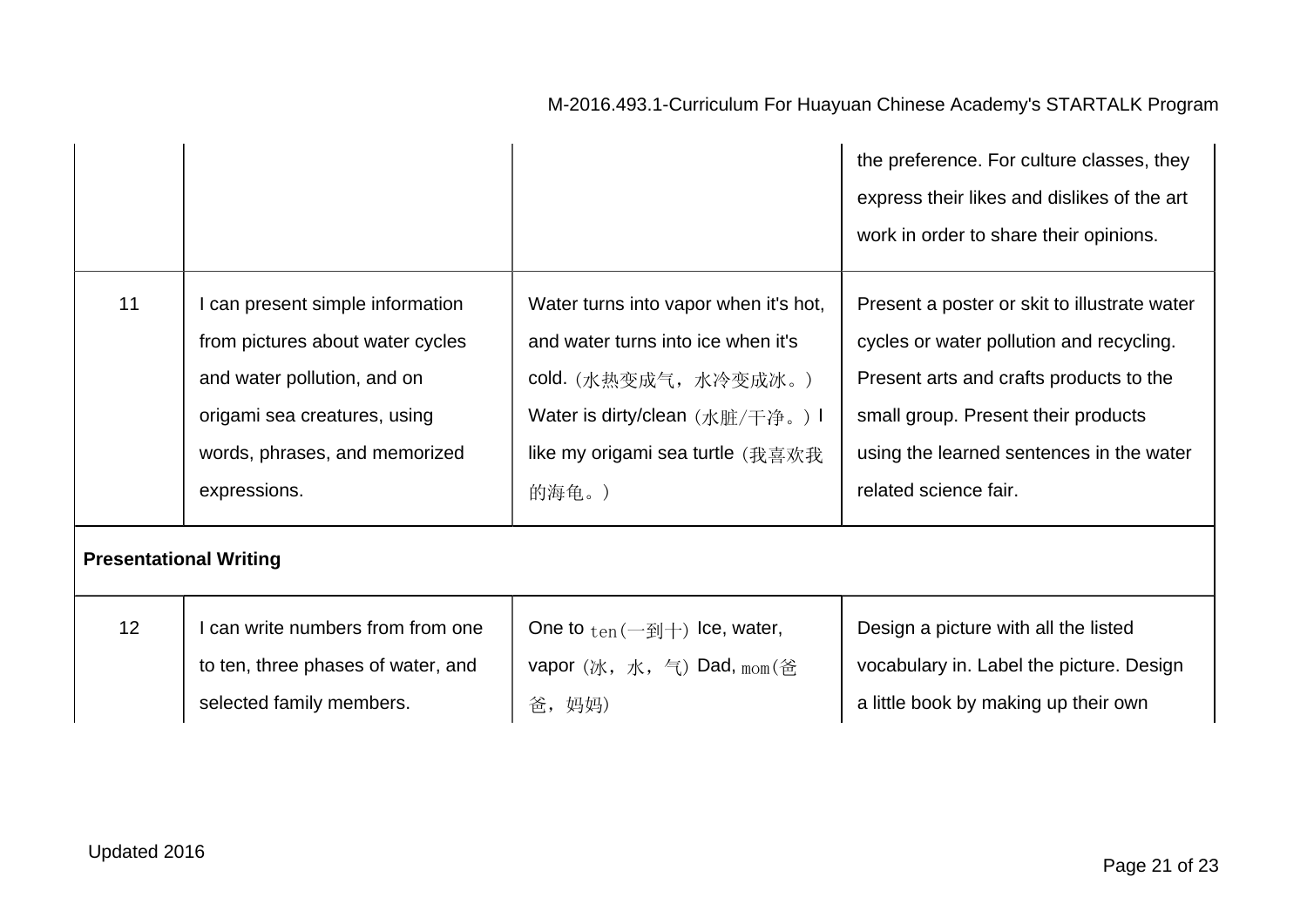|  | phrases or sentences with help of |
|--|-----------------------------------|
|  | visuals.                          |
|  |                                   |

#### **Materials & Other Resources**

Authentic texts and posters with Chinese pictures and characters http://www.youtube.com/watch?v=L7m8BgzY0Y0; http://kid.chinese.cn/ rhymes/article/2011-02/22/content\_229046.htm ; http://www.56.com/u58/v\_Njc0NzY2ODc.html \* Maps - China and the U.S. \* Flags – Chinese and the U.S. flags \* Water cycle (print, Power Point and videos) \* STEM experiment materials \* Cultural resources - music, dance, calligraphy, tea, dragon boat making, Chinese landscape painting, Chinese paper cutting, Origami. \* The journey of water babies (videos, puppets, pictures)

## **Daily Schedule**

| <b>Schedule</b> | <b>Activity</b>              |
|-----------------|------------------------------|
| 8:30-8:45am     | Welcome; warm-up             |
| 8:45-9:35am     | Chinese language instruction |